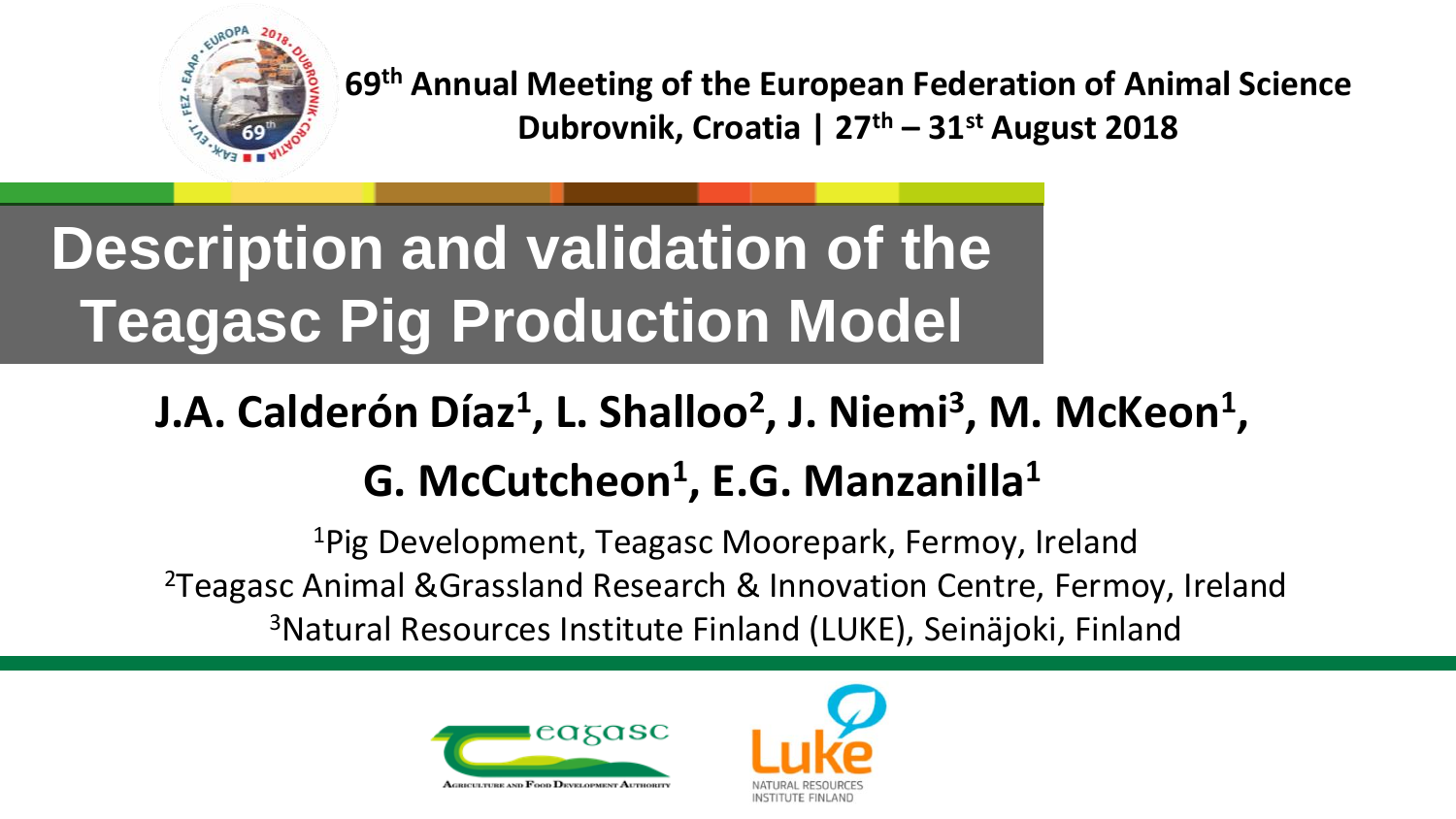# **Bio-economic models**

- Describe the links between the components of economic and biological processes
	- Tools to predict systems behaviour by understanding such links
	- Estimate the impact of farm changes on performance and profitability
	- Allow realistic scenarios to be tested prior to implementation
- **Should be capable of simulating the conditions of a particular production system and market place**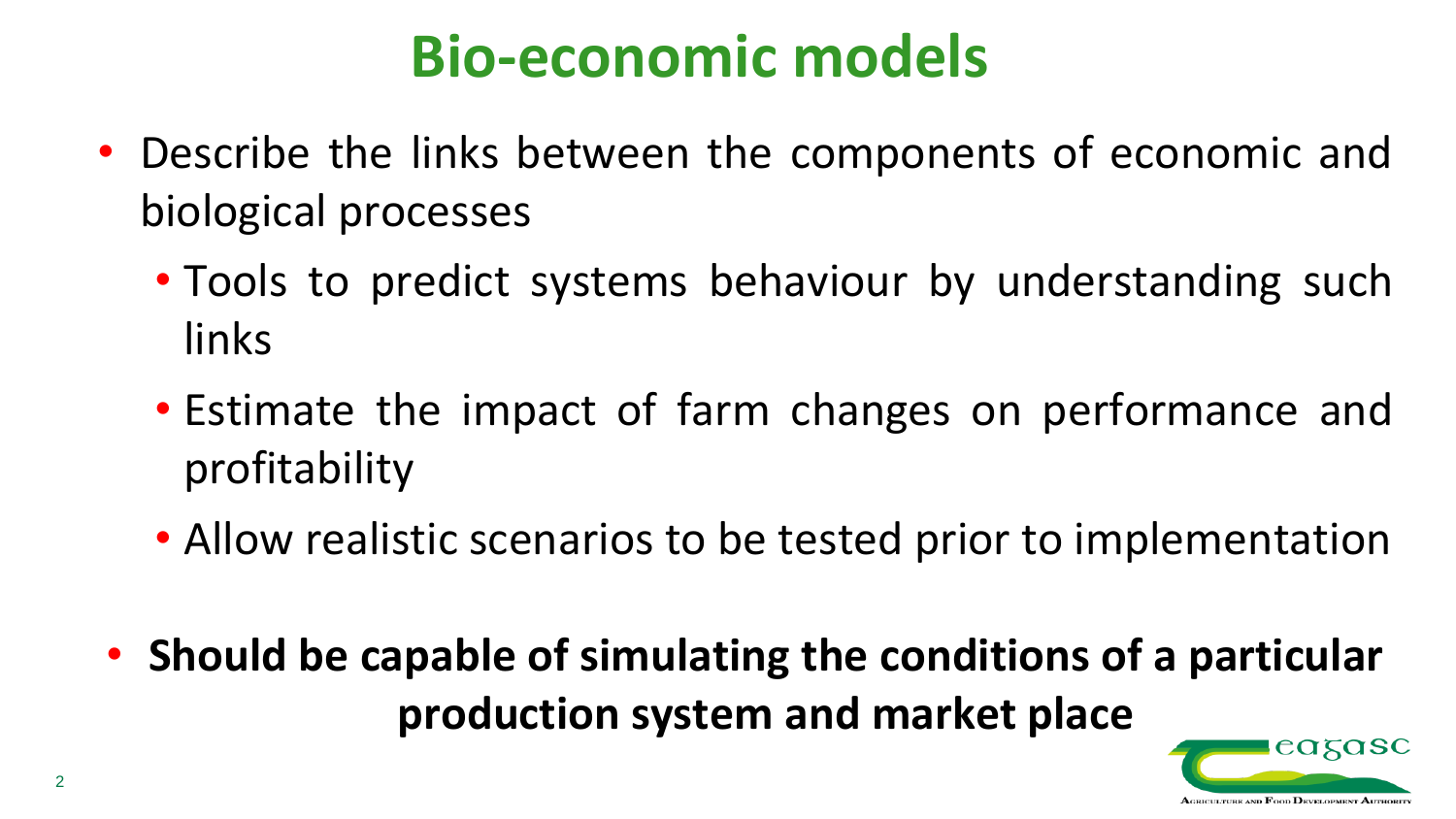### **A tailored made model with specific country based assumptions and practices is essential**

• A series of bio-economic models describing Irish production systems developed



• Continuously used in various aspects of production<sup>4-7</sup>

**No similar bio-economic model that adjusts to the Irish pig production**

<sup>1</sup>Shalloo et al. 2004. J. Dairy Sci. 87:1945–1959 <sup>2</sup>Crosson et al. 2006. Agric. Syst. 89:349-370 <sup>3</sup>Bohan et al. 2016. Agric. Syst. 148: 124-134

McCarthy et al. 2007. J. Dairy Sci. 90: 1493-1505 O'Brien et al. 2012. Animal. 6: 1512-1527 Ryan et al. 2011. J. Dairy Sci. 94: 1032-1044 Bohan et al. 2018. Livest. Sci. 210: 118-124

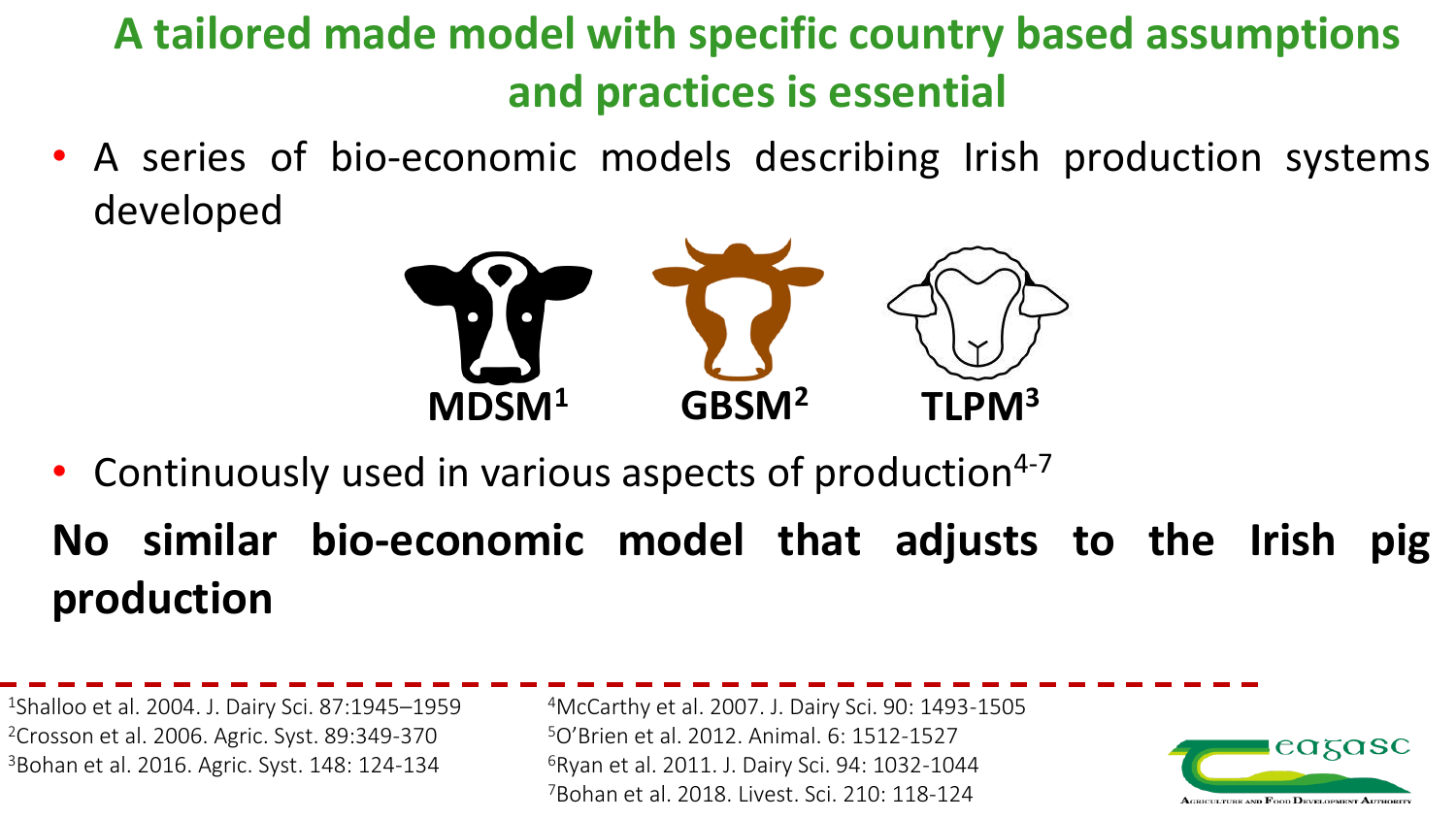# **Objectives**

**1. To provide a detailed description of the development of a bio-economic pig farm model**

### **2. To validate the model against real Irish farm data**

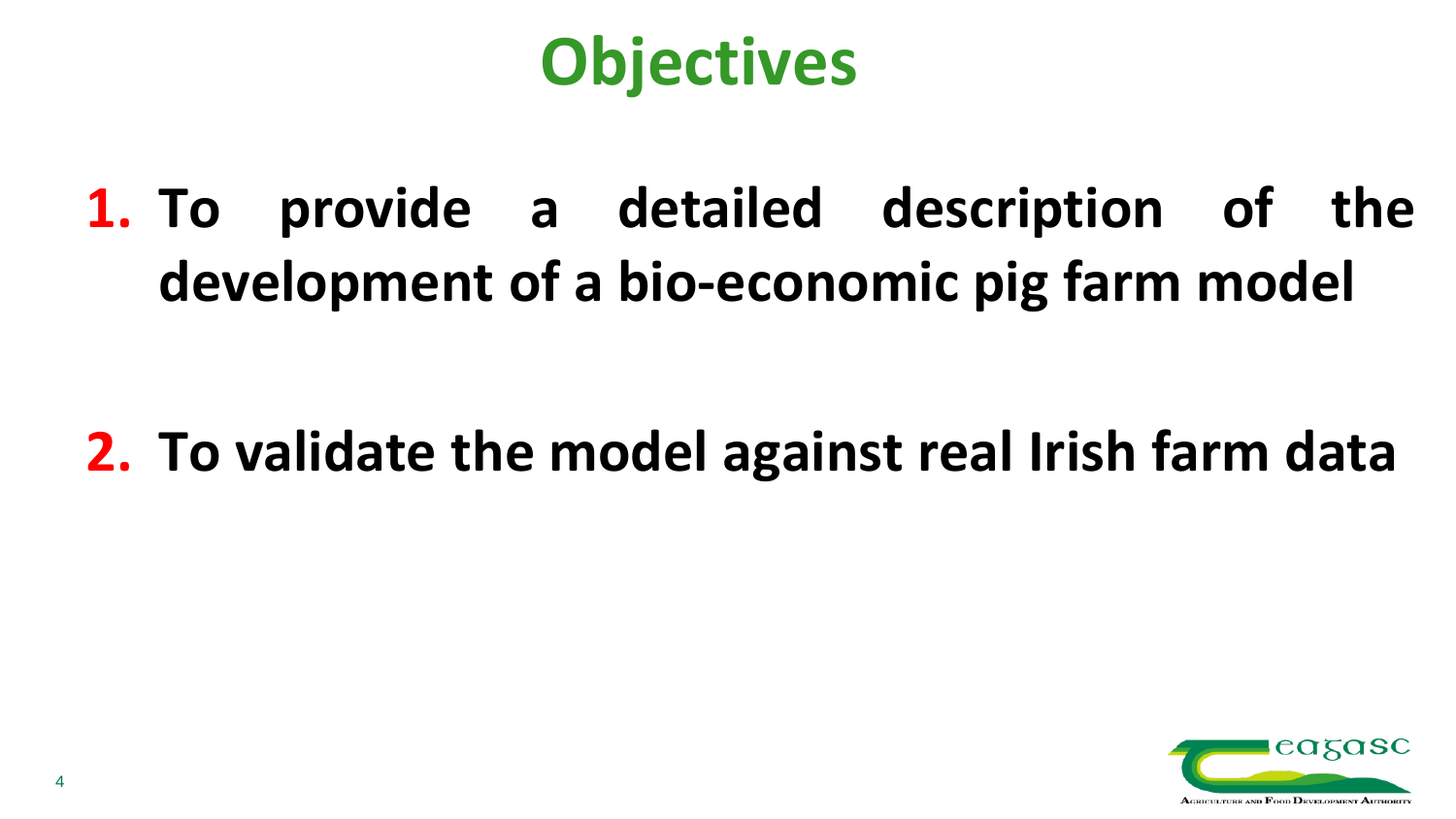### **Teagasc Pig Production Model (TPPM)**

- Describes a farrow-to-finish Irish pig farm
- Farm simulated on a weekly basis for an entire year
- Built using real Irish data



• **7** animal categories

| <b>Category</b>       | Age,<br>weeks |
|-----------------------|---------------|
| Piglet                | $0 - 4$       |
| Weaner 1              | $5 - 8$       |
| Weaner 2              | $9 - 12$      |
| Finisher              | $12 - 24$     |
| <b>Maiden gilts</b>   | $24 - 32$     |
| <b>Gestating sows</b> | $\geq$ 33     |
| <b>Lactating sows</b> | $\geq 48$     |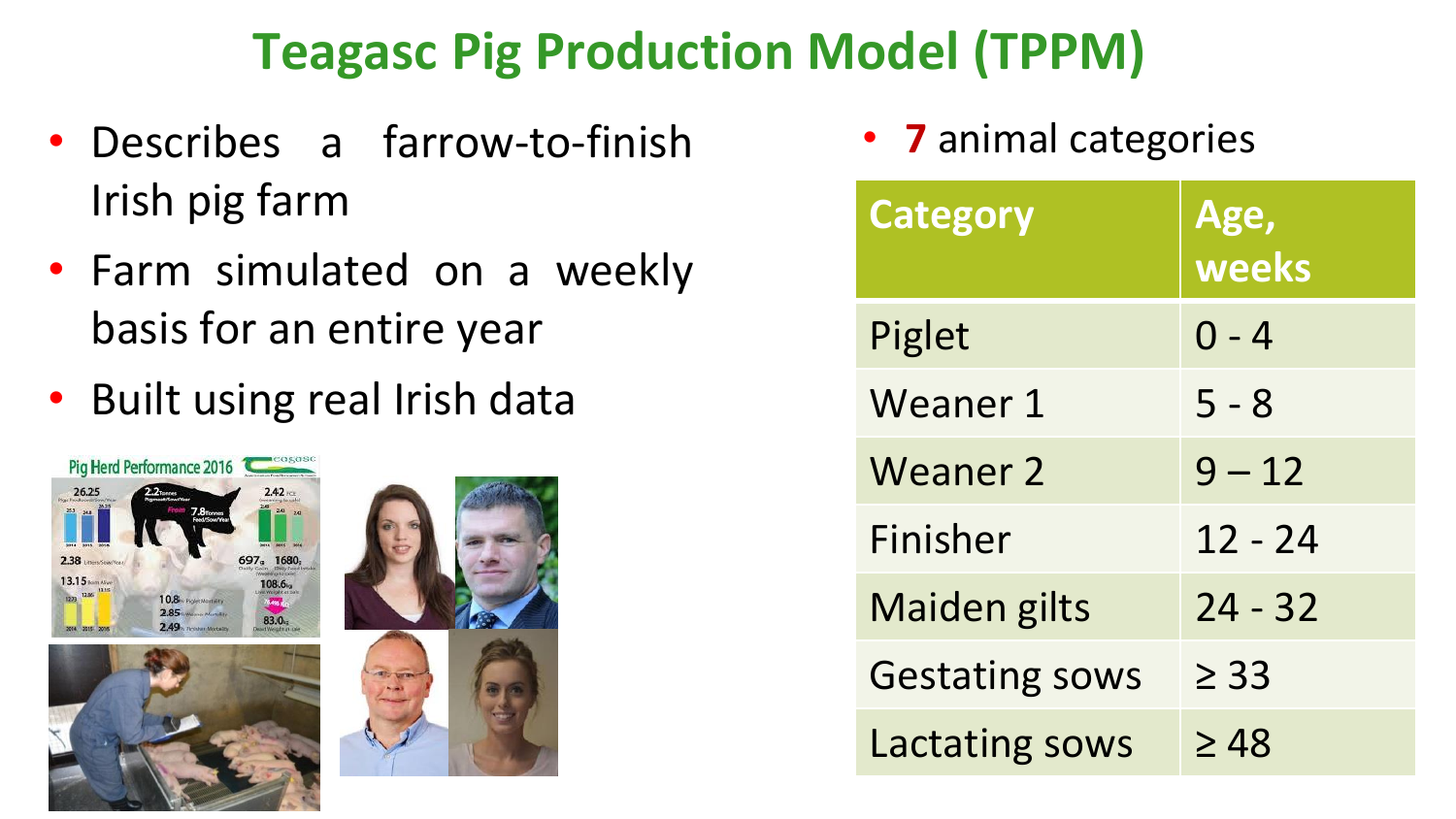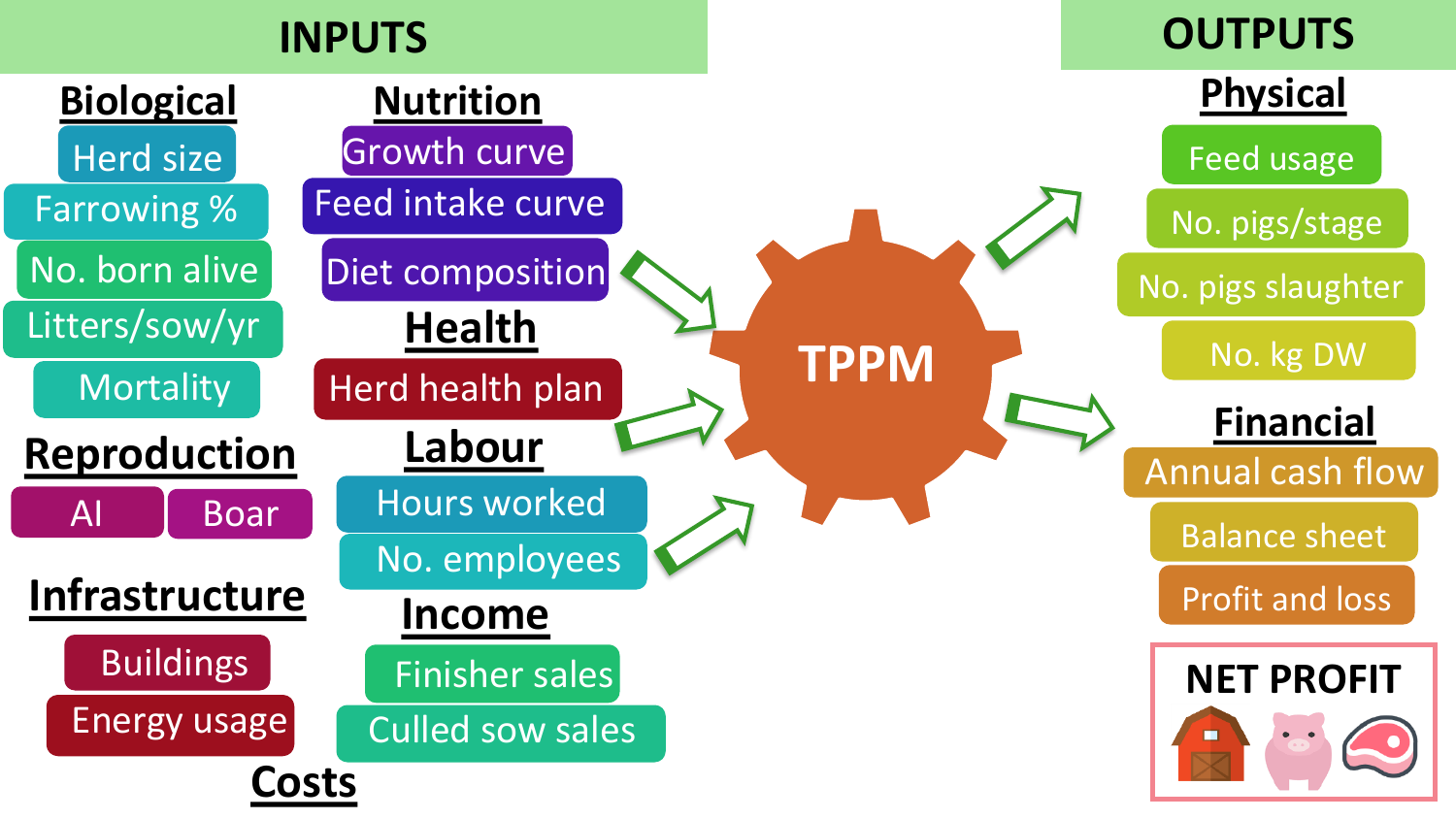### **TPPM - Validation**

### **1. Delphi method**

- Methodology
- Values used



### **2. TPPM outputs compared with real farm data**

- TPPM parameterised to simulate the biological performance of 20 Irish pig farms
- Simulated results compared to the average performance of such farms

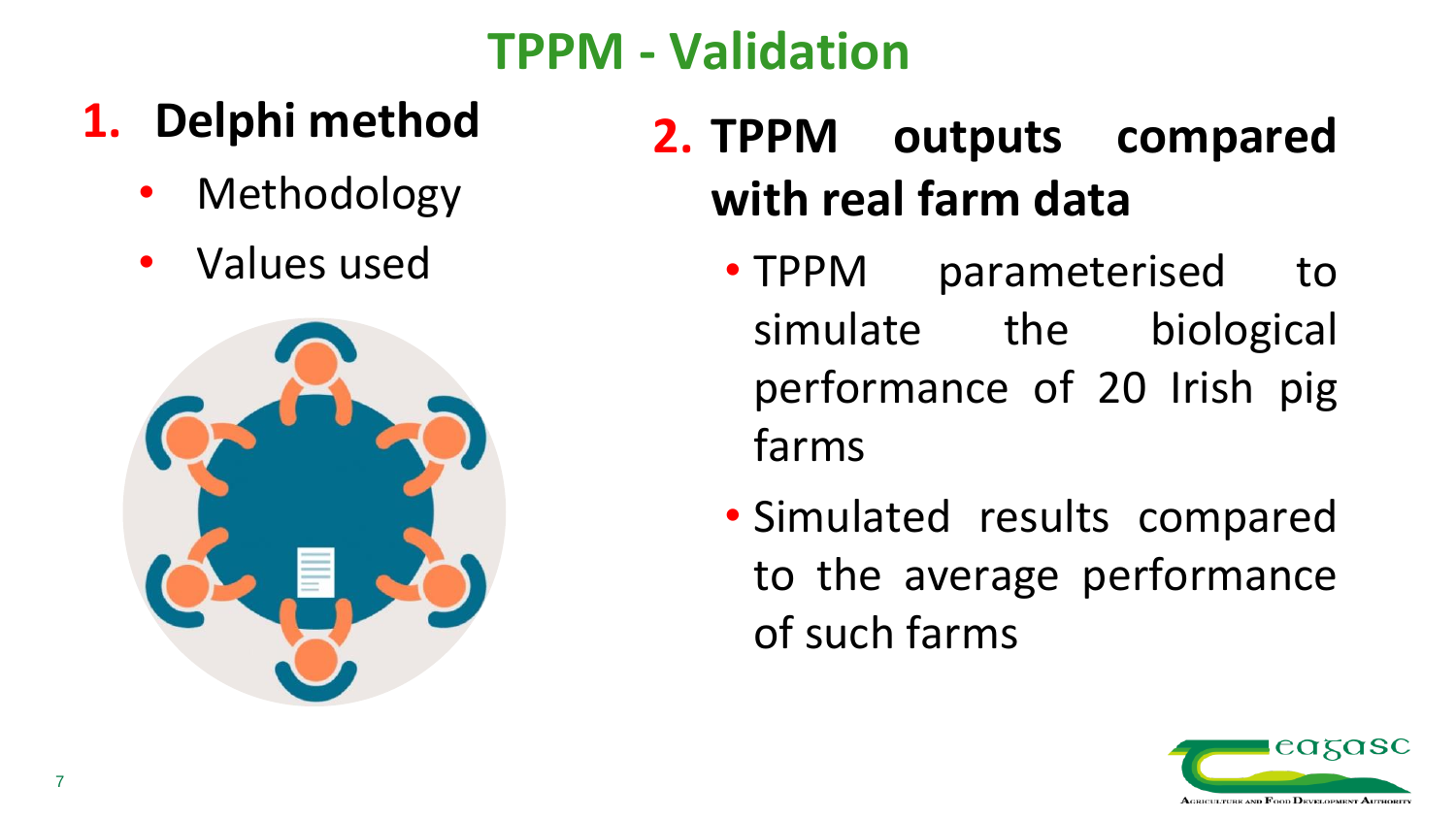#### **TPPM - Validation**

# **Results from the validation show that the TPPM closely simulates the 20 Irish farms**

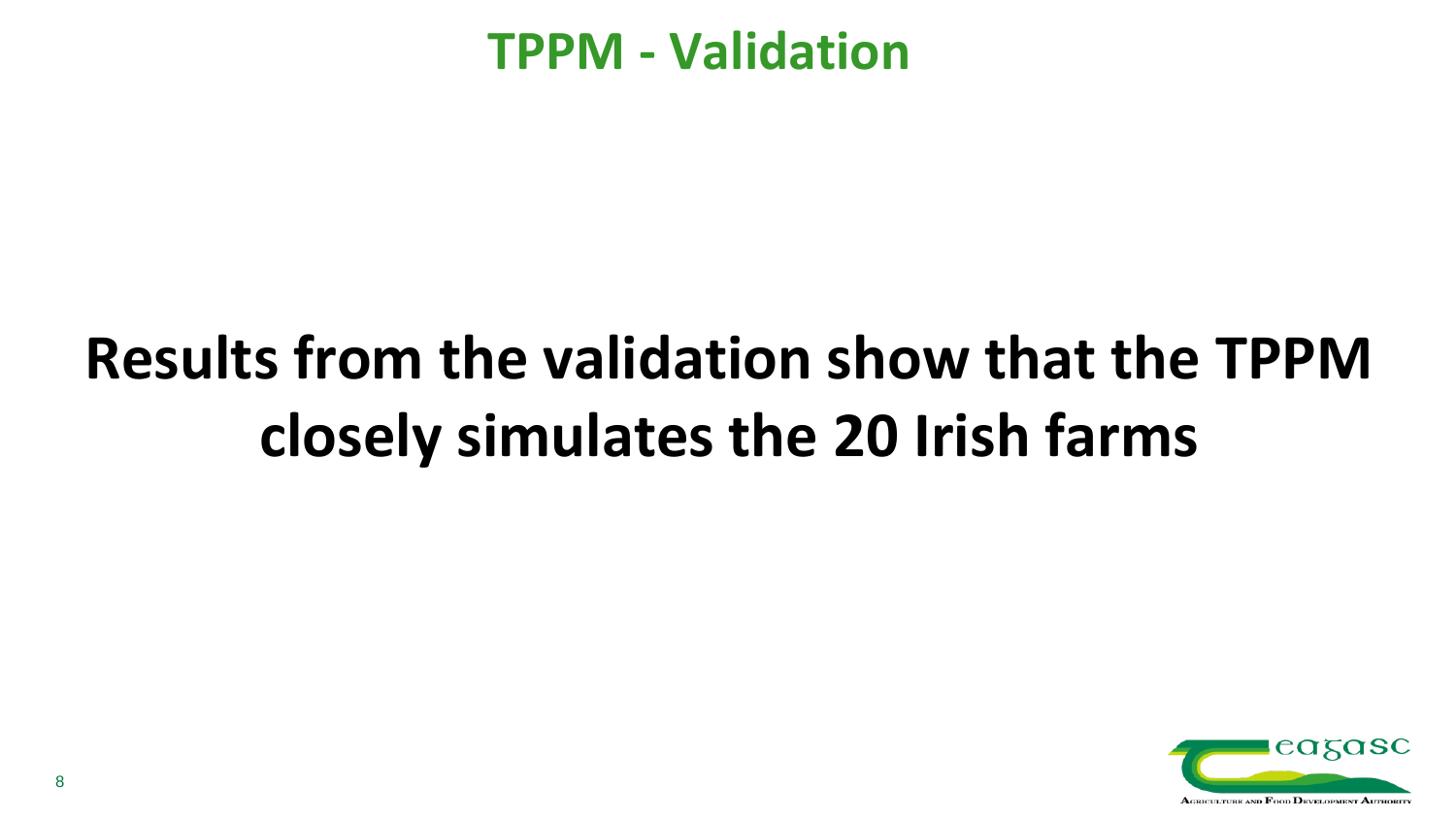### **Biological parameters of TPPM and values for validation farms**

|                             |             | <b>Irish farms</b>      |  |  |
|-----------------------------|-------------|-------------------------|--|--|
| <b>Performance variable</b> | <b>TPPM</b> | $(n = 20; Mean \pm SD)$ |  |  |
| Sow herd size               | 775         | $810 \pm 495$           |  |  |
| Farrowing rate, %           | 86.0        | $85.4 \pm 5.5$          |  |  |
| Litters/sow/year            | 2.4         | $2.3 \pm 0.12$          |  |  |
| No. Born alive              | 13.2        | $13.3 \pm 0.57$         |  |  |
| Pigs/sow/year               | 26.3        | $26.1 \pm 1.79$         |  |  |
| Culling rate, %             | 50.1        | $50.6 \pm 8.10$         |  |  |
| Sow mortality rate, %       | 4.9         | $4.8 \pm 2.51$          |  |  |
| Piglet mortality rate, %    | 10.8        | $10.5 \pm 2.79$         |  |  |
| Weaner mortality rate, %    | 2.9         | $2.7 \pm 1.24$          |  |  |
| Finisher mortality rate, %  | 2.5         | $2.0 \pm 0.98$          |  |  |
| Average BW on sale, kg      | 109.6       | $108.5 \pm 4.10$        |  |  |
| Kill out %                  | 76.4        | $77.1 \pm 7.00$         |  |  |

9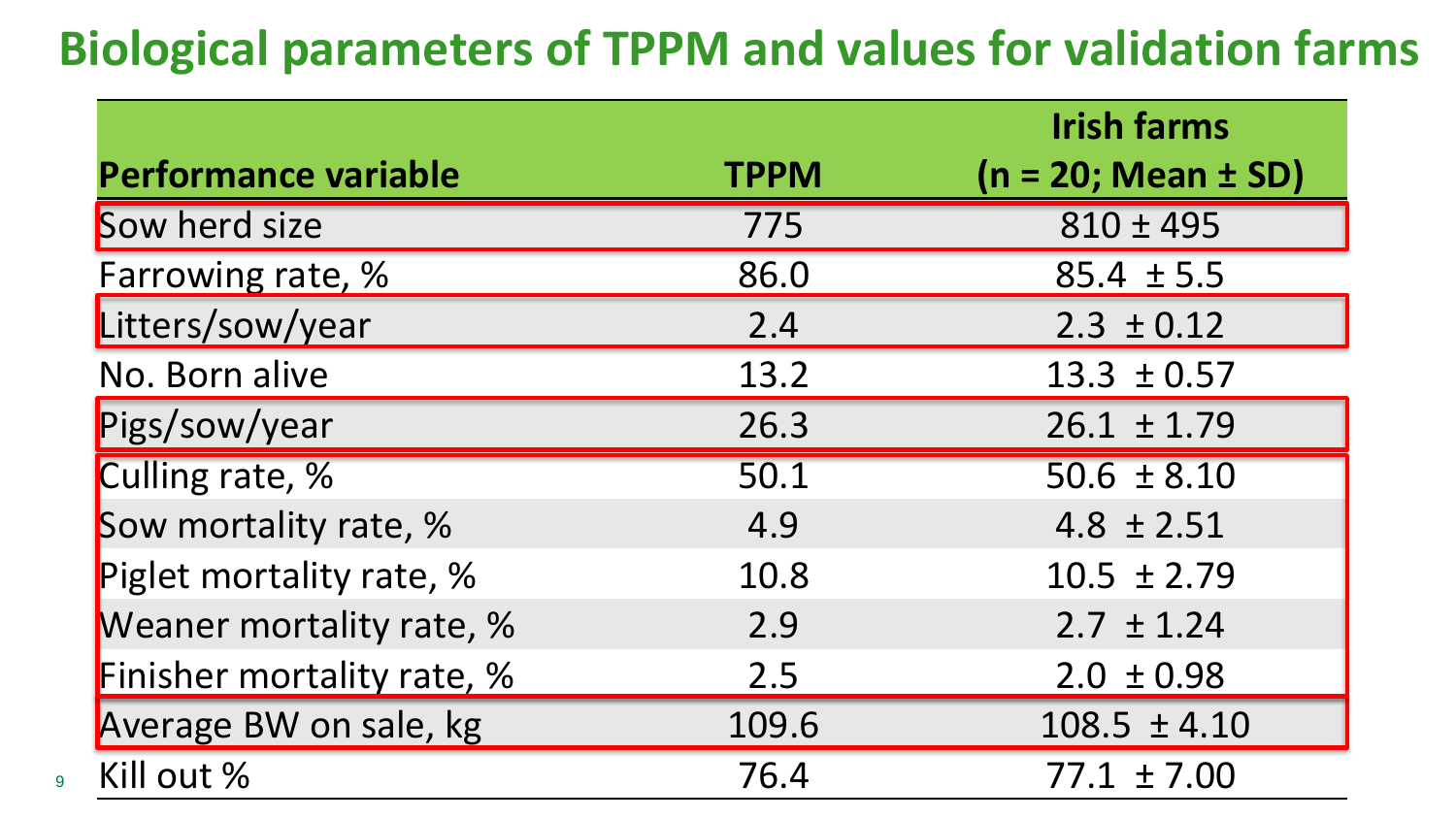### **TPPM validation – Physical outputs**

|                             |             | <b>Irish farms</b>                                                                                                                                     |  |  |
|-----------------------------|-------------|--------------------------------------------------------------------------------------------------------------------------------------------------------|--|--|
| <b>Performance variable</b> | <b>TPPM</b> | $(n = 20; Mean \pm SD)$                                                                                                                                |  |  |
| Feed usage, ton             |             |                                                                                                                                                        |  |  |
| Gestation                   | 619.2       | $675.0 \pm 444.54$                                                                                                                                     |  |  |
| Lactation                   | 439.0       | $401.6 \pm 241.6$                                                                                                                                      |  |  |
| Creep                       | 66.1        | $61.7 \pm 44.36$<br><u> Listen van die Stad van die Stad van die Stad van die Stad van die Stad van die Stad van die Stad van die Stad<br/>Gebeure</u> |  |  |
| Link                        | 155.8       | $160.5 \pm 191.2$                                                                                                                                      |  |  |
| Weaner                      | 1014.3      | $1046.8 \pm 721.1$                                                                                                                                     |  |  |
| Finisher                    | 3703.6      | 3707.0 ± 2386                                                                                                                                          |  |  |
| Sales, thousands            |             |                                                                                                                                                        |  |  |
| No. pigs sold               | 20.7        | $19.6 \pm 11.55$                                                                                                                                       |  |  |
| No. kg/DW produced          | 1709.6      | $1648.4 \pm 1023.93$                                                                                                                                   |  |  |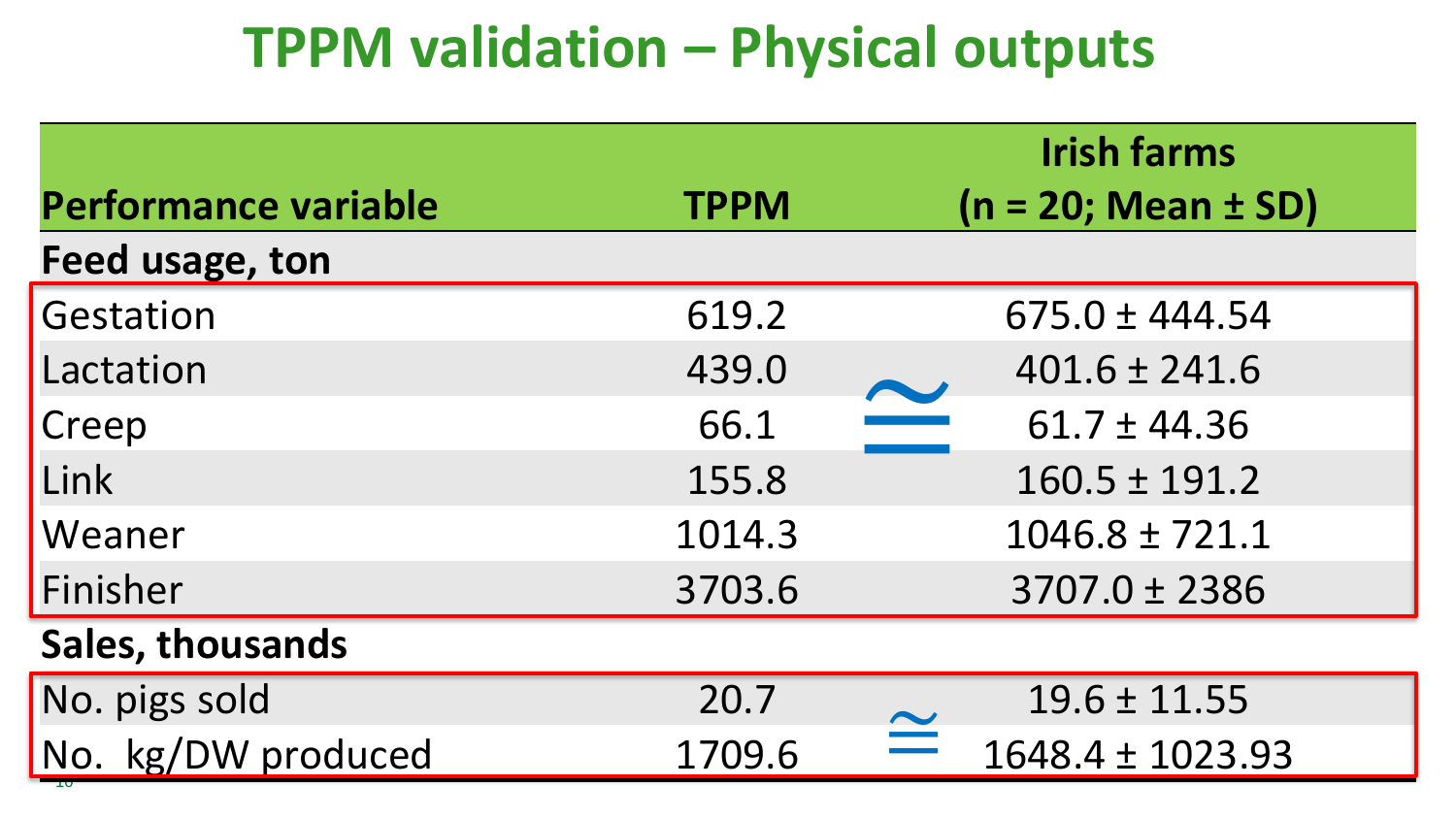### **TPPM validation – Financial outputs**

|                                  | <b>TPPM</b>      |                   | <b>Irish farms</b> |       | $-\epsilon 8.7$ /pig |
|----------------------------------|------------------|-------------------|--------------------|-------|----------------------|
|                                  | Pig              | kg/DW             | <u>Pig</u>         | kg/DW |                      |
| Sales, €                         | 121.9            | 1.51<             | 130.6              | 1.55  | $-60.04/kg$ DW       |
| Feed costs, $\epsilon$           | 70               | 0.87              | 77.8               | 0.93  | $-\epsilon$ 6.2/pig  |
| Non-feed costs, $\epsilon$       | 10.4             | 0.13              | 8.71               | 0.10  | $-60.03/kg$ DW       |
| Total variable costs, €          | 80.4             | $1.00 -$          | 86.6               | 1.03  |                      |
| Fixed costs, $\epsilon$          | 13.1             | $0.16 \cong 14.2$ |                    | 0.17  | $-\epsilon$ 7.8/pig  |
| Depreciation charges, $\epsilon$ | 3.02             | $0.04 \cong 3.5$  |                    | 0.04  | - €0.08/kg DW        |
| Total farm costs, $\epsilon$     | 96.5 <sup></sup> | 1.20<             | 104.3              | 1.24  | $+\epsilon$ 0.85/pig |
| Farm net profit, $\epsilon$      |                  |                   | 26.3               | 0.31  | <b>+€0.01/kg DW</b>  |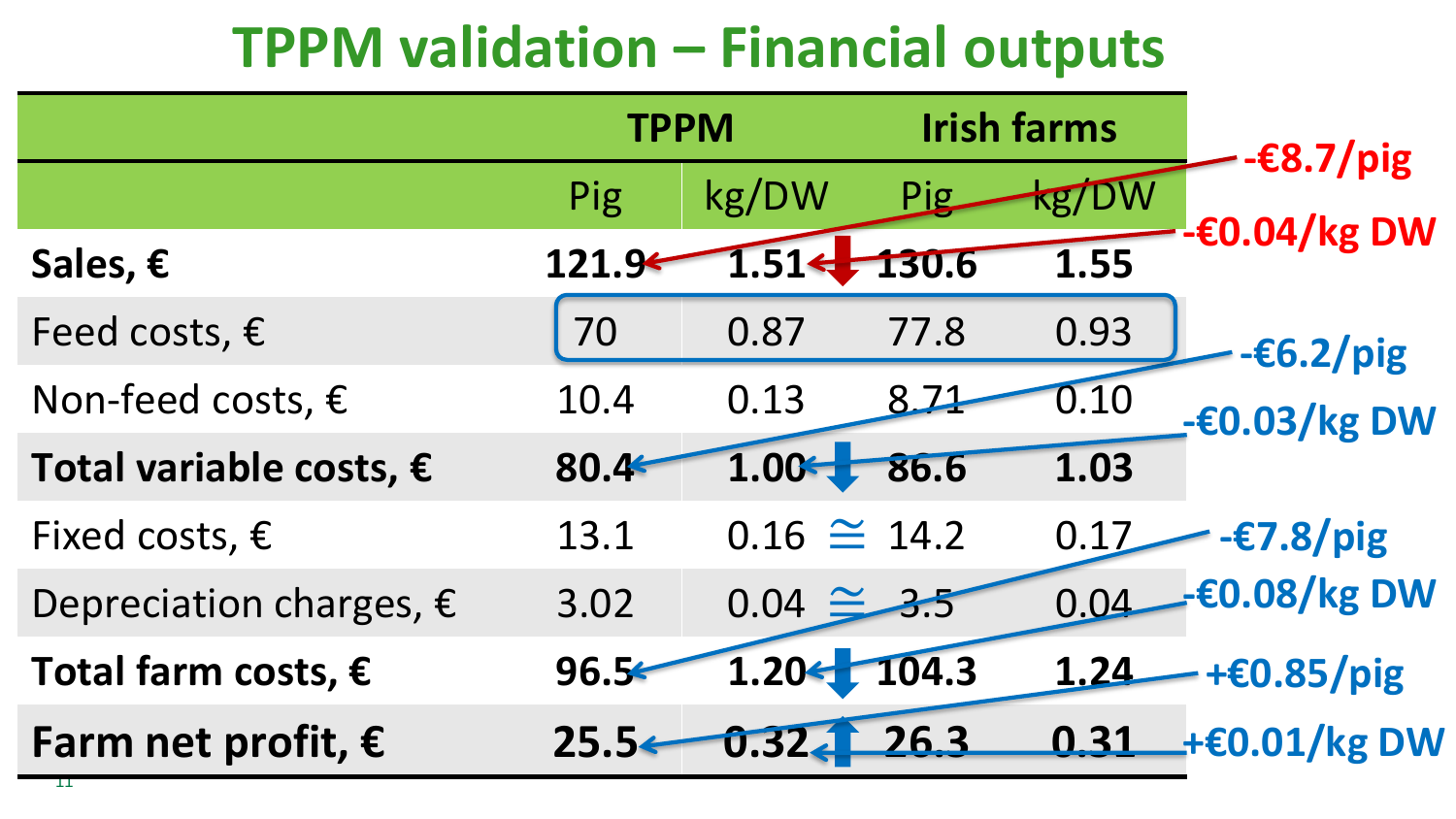# **Discussion**

- TPPM **closely simulates physical and financial outputs** of real Irish farms
- **No. pigs sold/kg DW produced**➔ No variation in from in No. of pigs sent to slaughter each week or BW at sale

↓Income → Premiums/long term contracts with processing plants

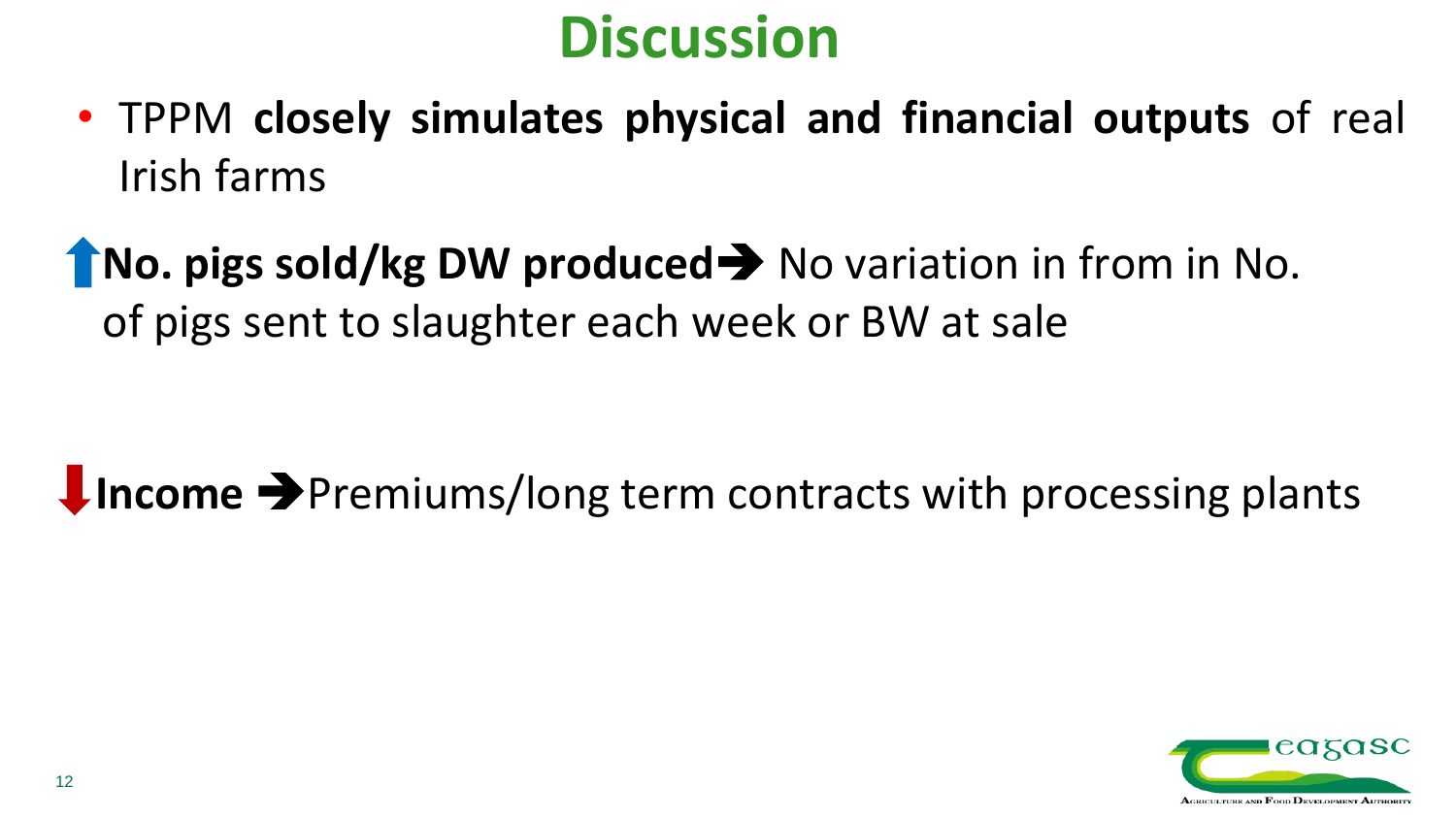# **Discussion**

### **Variable costs**

↓ Feed costs → other feed-associated costs in Irish farms



### ■ **Non-feed costs →** Lack of/inaccurate records



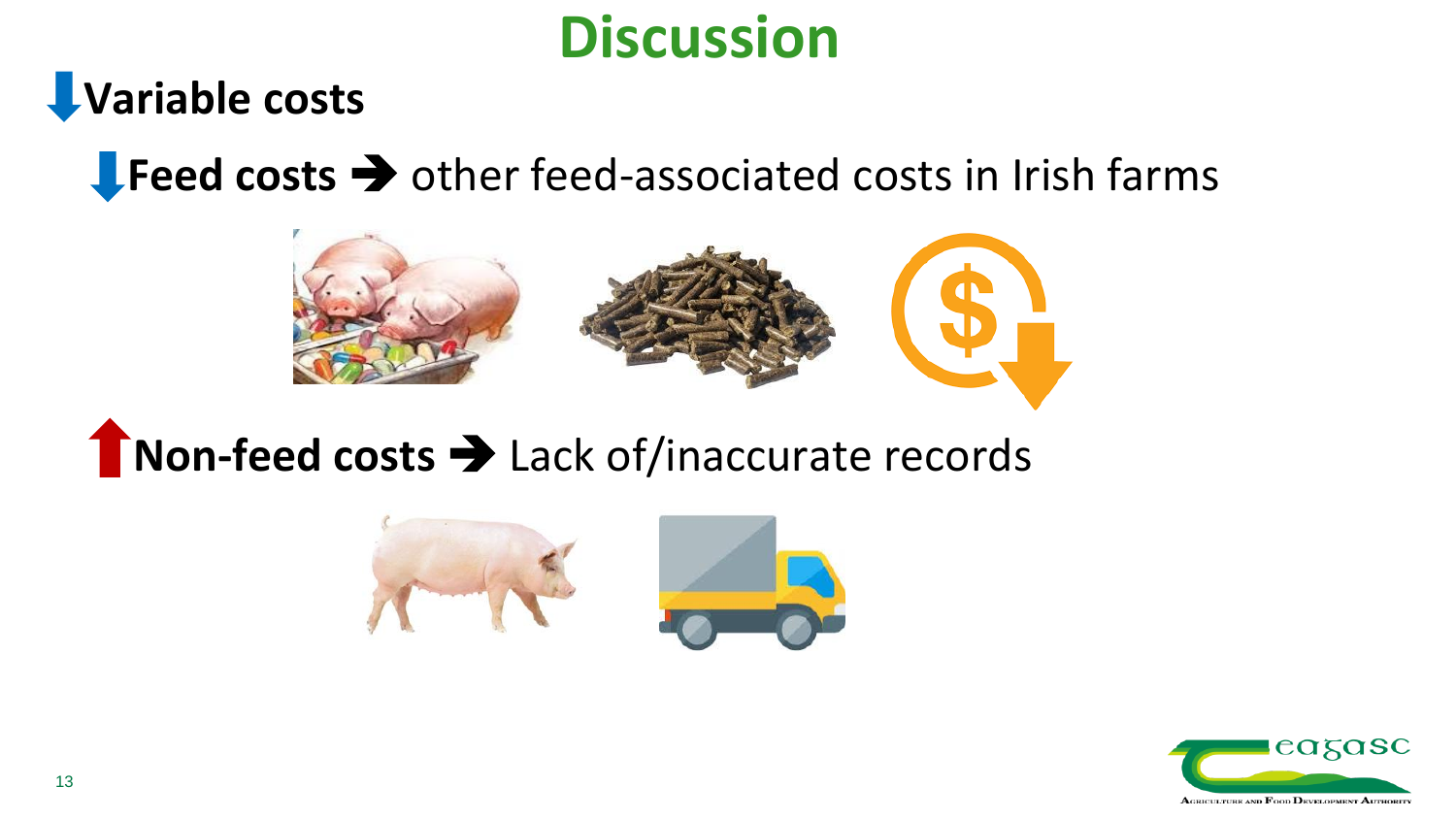# **What is next?**

- **Risk Analysis**
- **Model applicability:**
	- Simulate expansion of finisher accommodations and increased BW at sale up to 120 kg
	- Simulate changes in feeding practices
	- Simulate respiratory disease (e.g. PRRSv) occurrence
	- Simulate welfare problem (e.g. tail biting)
- **Sensitivity Analysis**